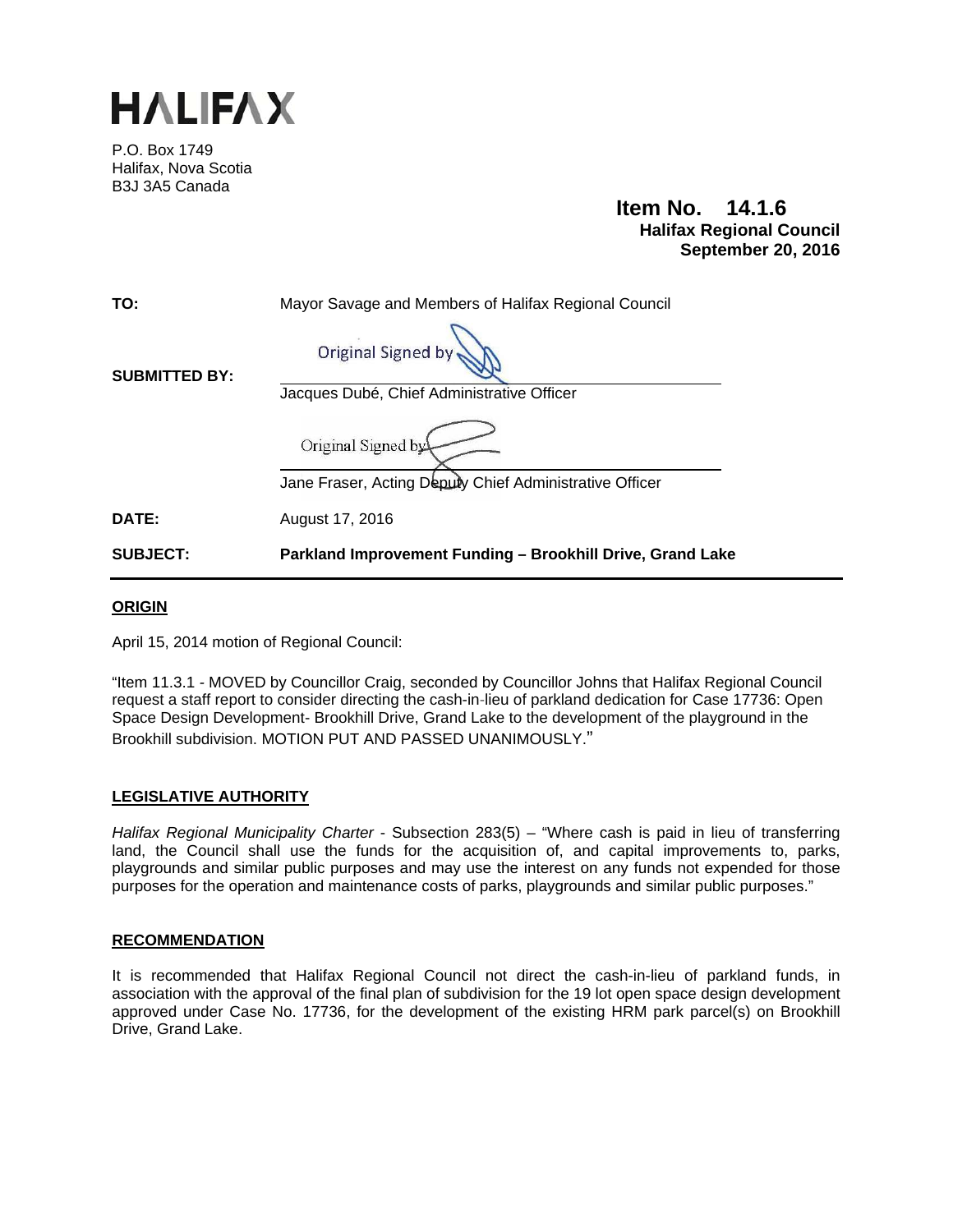## **BACKGROUND**

HRM owns two parcels of parkland in the existing Brookhill Estates Subdivision in Oakfield. These parcels total 18.2 acres (Map 1) and were acquired through the subdivision approval process in the late '80's and '90's during the original phases of development. Currently, both parcels are in an undeveloped state.

The latest phase of the development comprising 19 residential lots received planning approval as an open space design development by Northwest Community Council under Case No. 17736 on February 17, 2014. Through this process, it was determined that additional parkland would not be required for this development given the quantity of parkland currently owned by the municipality in this area. However, a cash-in-lieu of land dedication will be required when the 19 lots are subdivided.

Regional Council has requested advice regarding the allocation of the cash-in-lieu of land payments to be directed to one of the existing parkland parcels on Brookhill Drive for the development of a playground.

#### **DISCUSSION**

#### **Governing Legislation**

Pursuant to the Regional Subdivision By-law, a subdivider is required to provide a park dedication to the Municipality in the form of land equal to 10% of the total area of all newly created lots or where sufficient public parkland exists, a cash-in-lieu of land dedication, equal to 10% of the assessed market value of all newly created lots. HRM's authority to receive cash-in-lieu of land dedication is contained within the provisions of the *HRM Charter* and regulated through the Regional Subdivision By-law. Such payments are collected by the Development Officer through the final subdivision approval process and are deposited into the Parkland Reserve account (Q107). The estimated cash-in-lieu of land payment for the proposed 19 lots is approximately \$125,000, based on current assessed values. As of the date of this report, an application for final subdivision approval of the 19 lots has not been submitted; any cash-in-lieu of land payment will be calculated based on values in existence at the time of subdivision approval.

Allocation of this revenue is under the direct control of Regional Council and subject to subsections (5) and (6) of Section 283 of the *Charter* which states:

- *"(5) Where cash is paid in lieu of transferring land, the Council shall use the funds for the acquisition of, and capital improvements to, parks, playgrounds and similar public purposes and may use the interest on any funds not expended for those purposes for the operation and maintenance costs of parks, playgrounds and similar public purposes.*
- *(6) Notwithstanding subsections (5) and (14), the Council may transfer*

*(a) the funds referred to in subsections (5) and (14) to a non-profit organization that is providing parks, playgrounds or other recreational facilities in the Municipality to be used*  for the acquisition of and capital improvements to those parks, playgrounds or other *recreational facilities; and* 

*(b) the interest on the funds referred to in subsections (5) and (14) to a non-profit organization that is providing parks, playgrounds or other recreational facilities in the Municipality to be used for the operation or maintenance of those parks, playgrounds or other recreational facilities."[Emphasis added]* 

The *HRM Charter* enables the cash-in-lieu of parkland funds deposited into the Parkland Reserve to be used for a wide variety of Park and Recreation purposes. In practice, Regional Council has used the Parkland Reserve for a hierarchy of purposes as follows:

1) To acquire strategic parcels of parkland required to achieve the municipality's park system goals. Examples are the Chain of Lakes Trail (COLTA) lands, the Prospect High Head, and Jefferson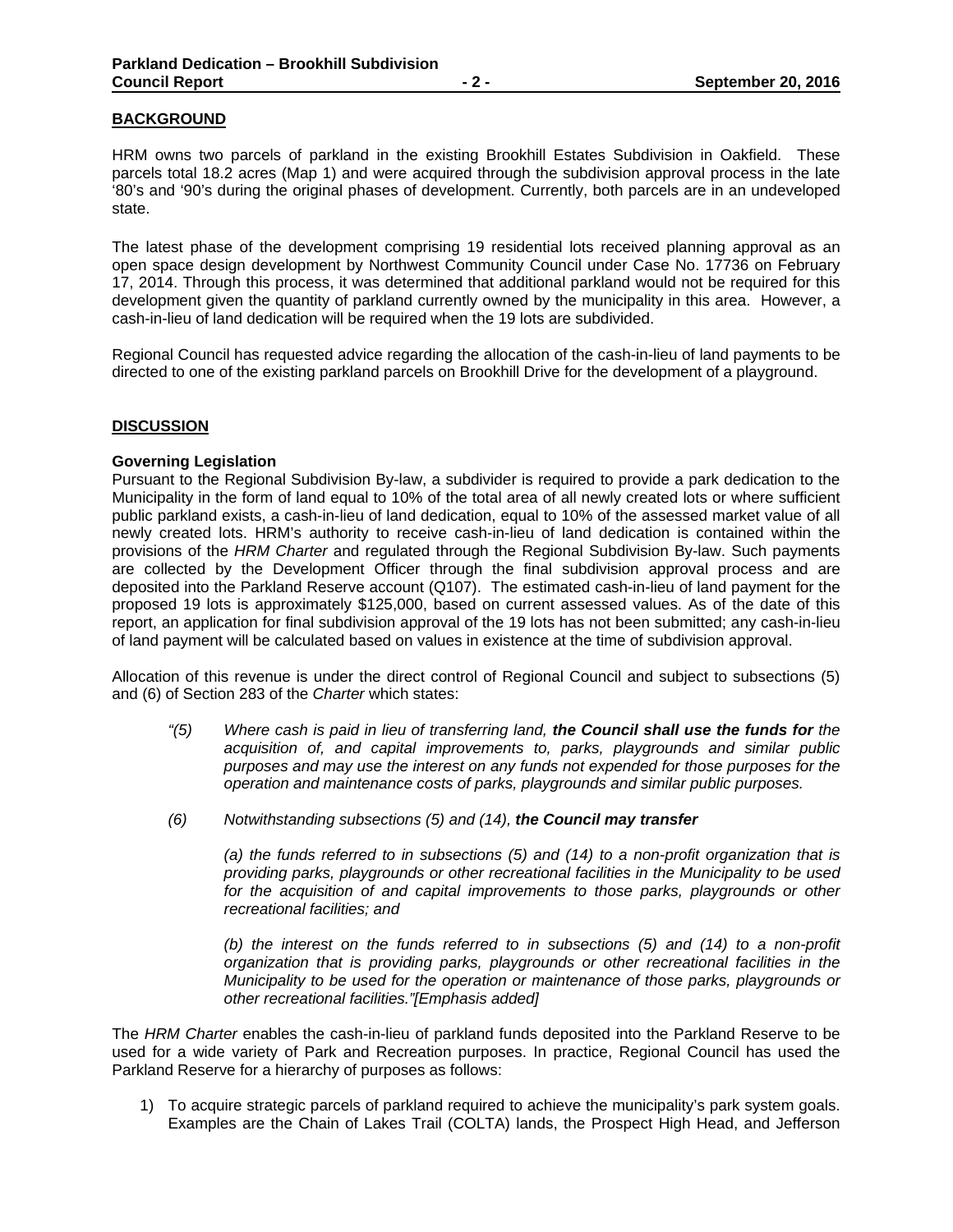Property in Fall River. Regional Council has no other specifically identified funding source for such acquisitions.

- 2) Regional Council has authorized expenditures from the Parkland Reserve to increase capital funding capacity for the development of park properties where there is a need to create a regional benefit and/or leverage cost-sharing from other levels of government or partner agencies. An example would be the construction of the playground in the Spider Lake subdivision.
- 3) Expenditures have been made from the Reserve for local park development when the park requirements of a new development are best met in an adjacent neighbourhood. It is common practice for one subdivision to be serviced by a park located in another subdivision. In cases where parklands are available in an adjacent development but underdeveloped and there is a demonstrated need, the Reserve is used as a means to direct funds into that park. These types of transfers are beyond the scope and authority of the Subdivision By-law and therefore cannot be executed by the Development Officer. Instead, these transfers are made through the use of the Parkland Reserve funds by Regional Council.

The Parkland Reserve ensures that there is transparency and accounting in the expenditure of funds derived as cash-in-lieu of parkland through the development process. A recent court settlement agreement (Armco Capital Inc. & Twin Brooks Development Limited v. HRM – Hfx No. 432045) emphasized the need for HRM to remain consistent in its approach of directing cash-in-lieu of parkland to the Parkland Reserve. As part of the settlement, HRM agreed to increase its public accountability with respect to park dedication. Annual reporting to Council will include a Q107 Parkland Reserve Schedule which will identify revenue and anticipated expenditure annually.

#### **Parks Capital Improvement Program**

Decisions regarding the development of existing parkland generally occur through the Capital Budget process with Regional Council approving public funds for parks in new communities. Prioritization for the construction of new parks is based on a combination of spatial distribution, demonstrated need, partnering opportunities and the ability to serve the largest citizenry possible. For the last number of years, the focus of Council has been the "State of Good Repair" and improvements to its existing infrastructure to meet existing needs. In parks, this has accounted for 90% of the annual budget resulting in a slow pace for park site development. Until recently, parks in new subdivisions were mostly developed after new communities were built out rather than before when other municipal infrastructure (e.g., streets, sewer, water, etc.) was being constructed for the new development. Many other Canadian municipalities face similar scenarios; however some have developed strategies that see new parks developed when new subdivisions are being constructed. With the adoption of the Regional Subdivision By-law in 2006, parkland development in HRM can be negotiated and constructed as part of the approval process for certain developments. Stemming from feedback from Regional Council, staff is pursuing a strategy to increase successes in this direction and to manage the backlog of undeveloped parks. The recent development of a new neighbourhood park in the Spider Lake subdivision in Fall River demonstrates this new direction.

#### **Brookhill Drive Park Improvements**

Staff's assessment of the two existing park parcels as shown on Attachment A has determined the 7.14 acre site on Brookhill Drive is suitable to accommodate neighbourhood recreation uses for the surrounding residents. This site has adequate street frontage for access and visibility and favourable topography. The property was acquired at the time of initial subdivision on what will be a primary access street to other future development. This is part of a strategy to secure a prime spot for the future growth in the area. The seven acre park has not been developed to date owing to the 1) small number of homes in the area and 2) the other playgrounds and parks within very reasonable proximity.

The Brookhill Drive site was originally chosen as a probable sport field location to be triggered by future development. The nearest playground is 1.8kms from the Brookhill site at Grand Lake Oakfield Community Park. That site provides a multi-age playground with two play structures, swings, picnic tables and a basketball/ball hockey sports court. There is also a slow pitch field. All are in very good condition and are owned and operated through the Community Residents Association. Recently, through the area Councillor, staff has been exploring a community request that would entail the Municipality taking over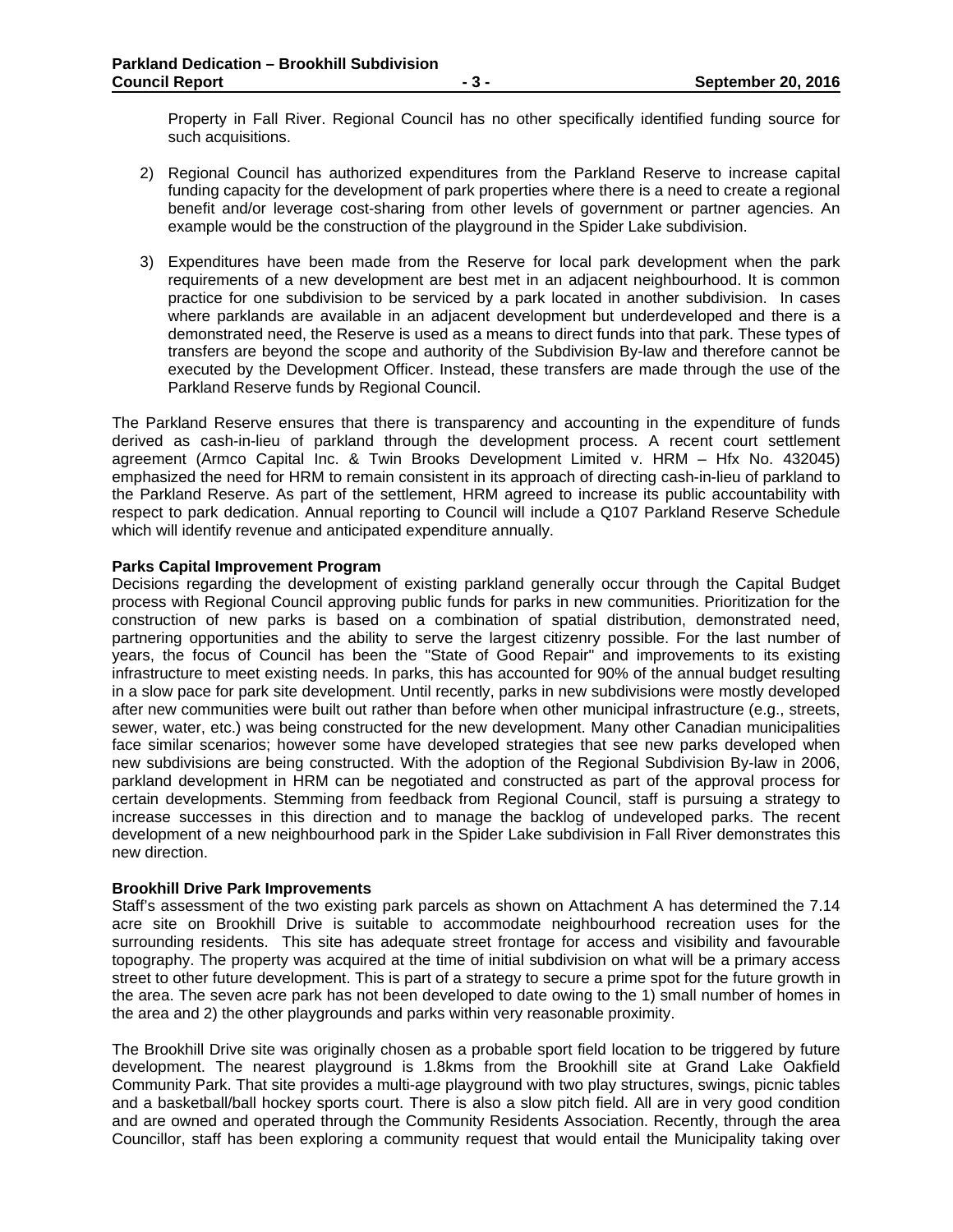responsibility and ownership of the Community Park and possibly adding additional lands and a trail connection along the Old Coach Road which runs through the community. This would be enabled through a possible future subdivision being contemplated in the area. The idea would be to create a centrally connected community recreation hub. Some of these ideas can be found in the Community Visioning exercise carried out in the area. Two provincial parks are also available nearby in Oakfield Park and Laurie Park both of them on Grand Lake within minutes' drive time (See Map 1).

Providing a playground at Brookhill would improve service for approximately 35 children aged between 0 and 14 years who now have to travel an additional kilometer to Oakfield Community Park. The addition of 19 more homes through the subject subdivision is projected to add another 8 children based on neighbourhood demographics. Both current residents and the 19 additional lots will not provide sufficient justification to trigger the development of an additional playground at Brookhill Community Park.

While a case may be made that the park should be developed now in anticipation of future development, an alternative would be to earmark the value of the cash-in-lieu of land funds within the Parkland Reserve to be used for the Brookhill subdivision when the population growth creates a need. Staff feels that this is not advisable for the following reasons:

- 1) The \$125,000 from the proposed 19 lot subdivision would not be adequate to develop the park and additional capital funds would be required from within the proposed capital budget. No funds have been allocated by Regional Council at this time. Advancing the park development at Brookhill Drive Park because funds might be available from an adjacent subdivision would create a "queue jumping" situation whereby neighbourhoods without similar means but with identified requirements would be passed over in the capital budget.
- 2) Segmenting cash-in-lieu funds as they are deposited within the Parkland Reserve for future specific park development would create a precedent and constrain funds in the Reserve from being allocated to other regional priorities. Further, this practice would be inconsistent with the spirit of HRM's court settlement with Armco Capital Inc.

# **Green-Belting & Public Open Space Priorities Plan and Community Facilities Master Plan**

The Municipality is currently engaged in two major planning initiatives to aid in decision making related to parks and playgrounds. These are the Green-belting and Public Open Space Priorities Plan (Halifax Green Network Plan) and the Community Facilities Master Plan II. Both are aimed at aiding in strategic direction for public facilities and have implications for playground provision. Both plans seek, among other objectives, to determine where investment is warranted in creating a system of parks and open spaces. Both documents are expected to be presented to Regional Council in the summer of 2016 but initial findings have indicated;

1) that the Municipality is very well served by parks and playgrounds

2) in some areas urban approaches to service provision is seemingly being applied in rural communities 3) there are opportunities to apply a more systematic and evidence based approach to providing equitable service

4) investment in higher value public parks which are connected and provide multiple public benefits including ecological protection, social benefits and positive community character and shaping should be encouraged

5) provision of low value or single benefit public parks should be discouraged except where no other opportunities exist

6) low value public parks should be reviewed as opportunities to redirect investment to high value public parks and open spaces.

The proposal for the Municipality to participate in the existing park at Grand Lake Oakfield Community Park, as discussed above, better meets these objectives.

For these reasons, staff advise that the development of Brookhill Drive Park is not warranted at this time. Instead, it should be considered through the standard capital development process consistent with other new park development when the need is warranted.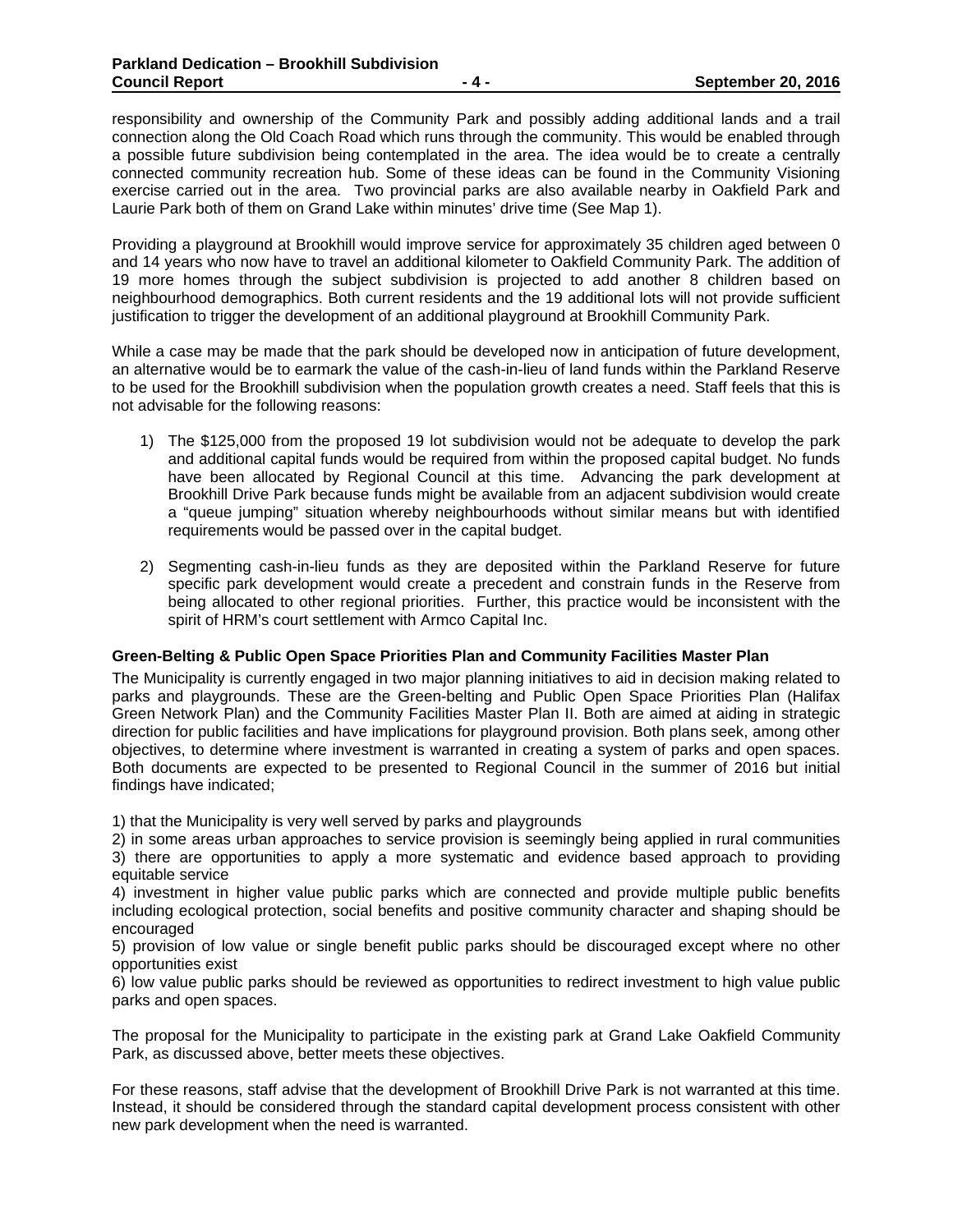#### **RISK CONSIDERATIONS**

There are no significant risks associated with the recommendation in this report as staff's recommendation is consistent with past practice.

#### **FINANCIAL IMPLICATIONS**

Based on current land values, the Parkland Reserve (Q107) will increase by an estimated \$125,000, to be collected at the time of final subdivision approval of the open-space design development. The Reserve funds will then be available for a wide variety of park and recreation purposes at the direction of Regional Council.

## **Budget Summary Parkland Development Reserve, Q107**

| Balance in reserve, April 30, 2016              | \$4,637,375   |
|-------------------------------------------------|---------------|
| Projected revenue to March 31, 2017             | \$ 508,017    |
| Pending Expenditures to March 31, 2017          | \$(1,275,342) |
| Projected net available balance, March 31, 2017 | \$3.870.050   |

# **Parkland Development Reserve, Q107, (2006)**

As prescribed the by the Halifax Regional Municipality Charter, the reserve is used in residential developments for the acquisition of, and capital improvements to, parks, playgrounds and similar purposes and may use interest paid for the operation and maintenance costs of similar public places. Funding is from the real estate developers in the form of cash-inlieu in accordance with the requirements of Sections 281 & 283 of the HRM Charter.

#### **COMMUNITY ENGAGEMENT**

The planning and development of individual new parks of the nature described in this report can involve input from park users through the area Councillor. Often, the Councillor will canvass the community to ensure that the program ideas for the park are discussed. Staff combines this feedback with the objectives of Regional Council and the capability of the lands. This ensures that the park is properly planned to meet the needs of the community and the objectives of Council. A cost estimate is prepared for the improvements and submitted into the Capital Budget process for consideration alongside other projects.

# **ENVIRONMENTAL IMPLICATIONS**

None identified.

# **ALTERNATIVES**

Regional Council may choose to direct the cash-in-lieu of parkland funds, in association with the approval of the final plan of subdivision for the 19 lot open space design development approved under Case No. 17736, to the development of the existing HRM park parcel(s) on Brookhill Drive, Grand Lake. This would involve;

- 1) Depositing of the cash in lieu of parkland payment (\$125,000) owing from the sub-division process into the Parkland Reserve Account Q107.
- 2) Regional Council creating a new capital project for the construction of the playground within Brookhill Park to be funded by a withdrawal from the Parkland Reserve account Q107 in the amount of \$125,000.

This alternative is not recommended for the reasons identified within this report.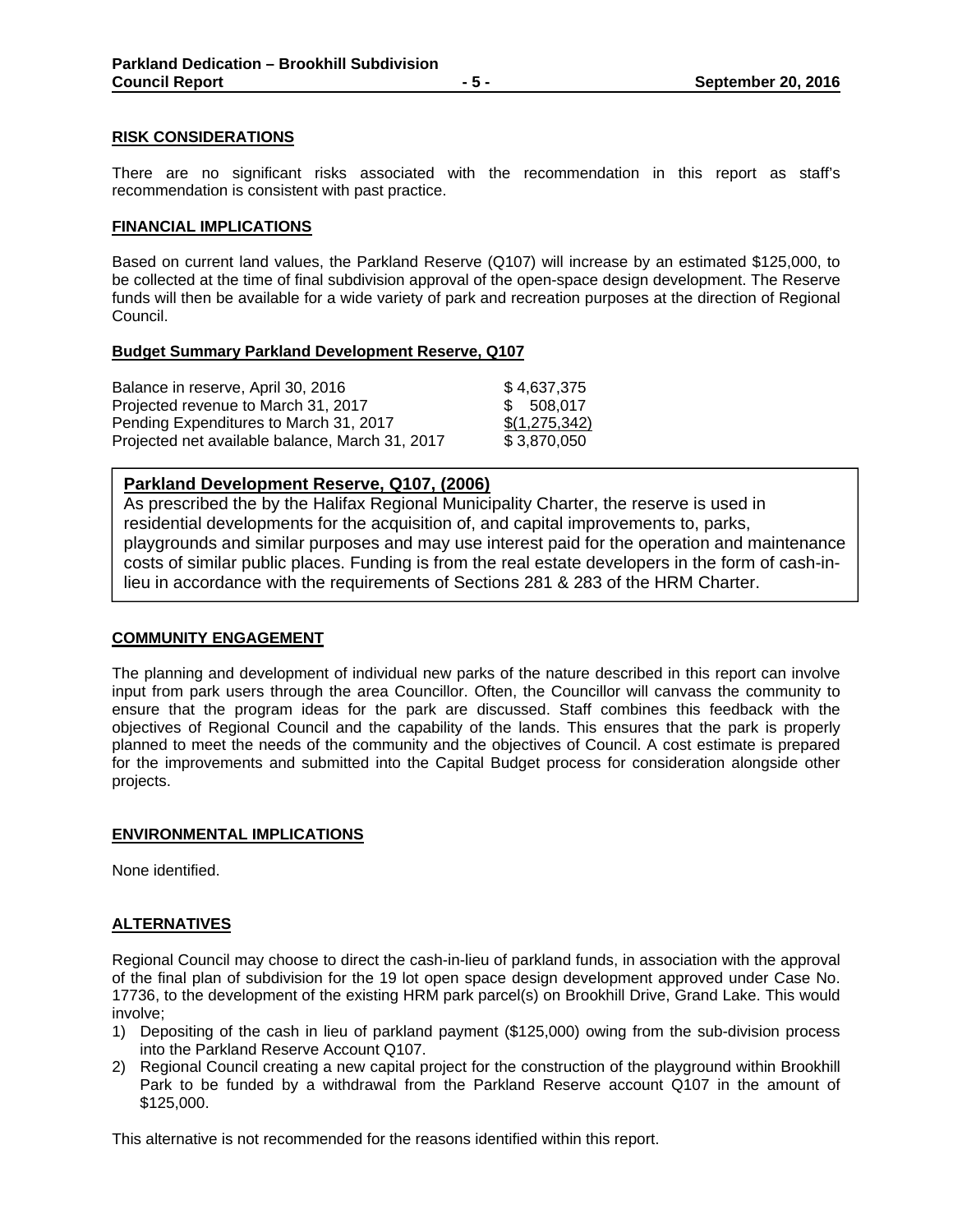# **ATTACHMENTS**

Attachment A - Map 1 Brookhill Drive Area and Existing Parks

A copy of this report can be obtained online at http://www.halifax.ca/council/agendasc/cagenda.php then choose the appropriate meeting date, or by contacting the Office of the Municipal Clerk at 902.490.4210, or Fax 902.490.4208.

| Report Prepared by: | Trevor Creaser, Development Officer, 902.490.4416<br>Kelly Denty, Manager, Current Planning, 902.490.4800<br>Peter Bigelow, Manager, Policy & Planning, Parks & Recreation |
|---------------------|----------------------------------------------------------------------------------------------------------------------------------------------------------------------------|
|                     |                                                                                                                                                                            |
| Report Approved by: | Bob Bjerke, Chief Planner and Director, Planning and Development, 902.490.1627                                                                                             |